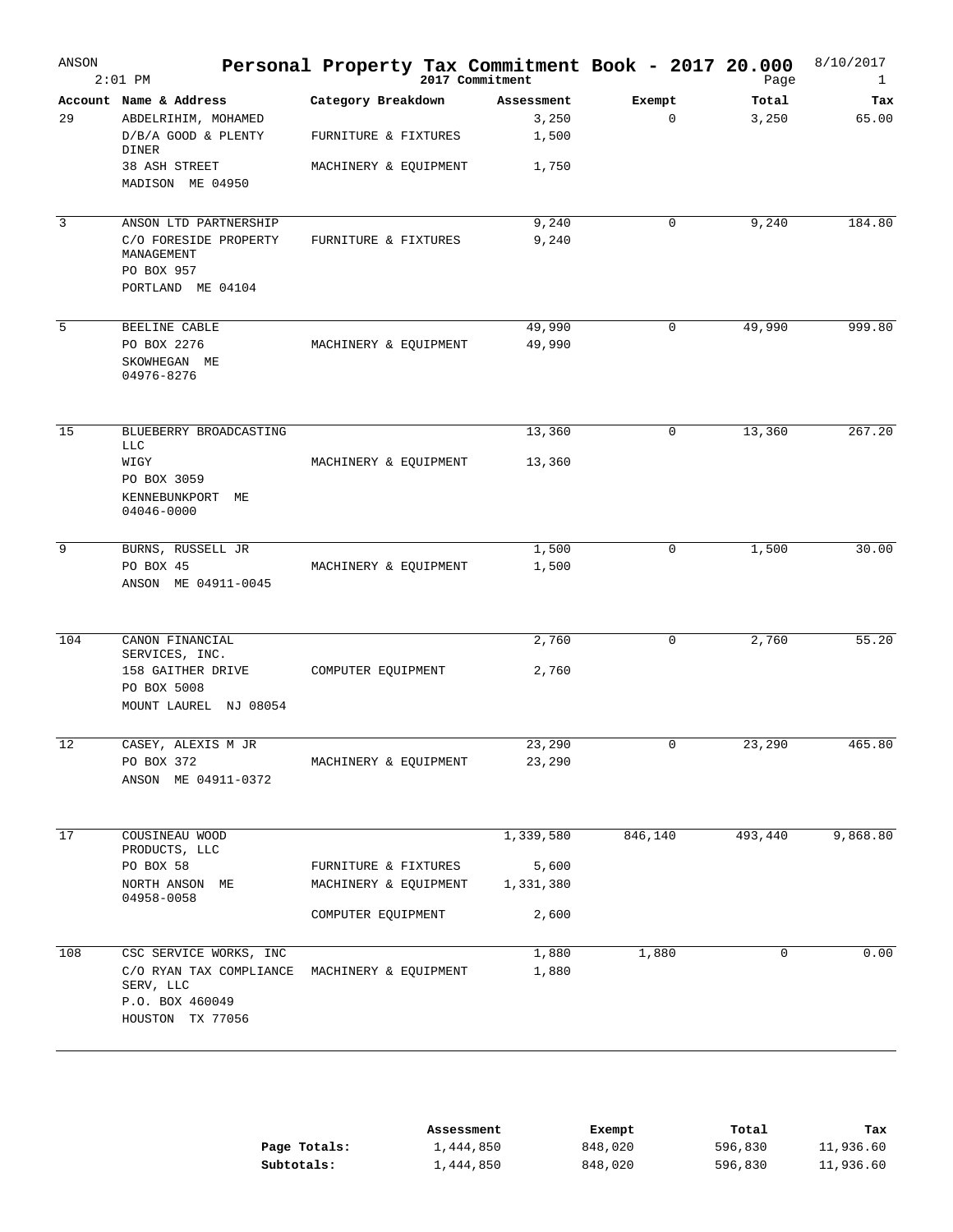| ANSON | $2:01$ PM                                                                  |                       |            | 2017 Commitment |             | Personal Property Tax Commitment Book - 2017 20.000<br>Page | 8/10/2017<br>2 |
|-------|----------------------------------------------------------------------------|-----------------------|------------|-----------------|-------------|-------------------------------------------------------------|----------------|
|       | Account Name & Address                                                     | Category Breakdown    |            | Assessment      | Exempt      | Total                                                       | Tax            |
| 103   | DE LAGE LANDEN FINAN<br>SERV INC                                           |                       |            | 3,900           | 3,900       | $\mathbf 0$                                                 | 0.00           |
|       | 111 OLD EAGLE SCHOOL<br>ROAD<br>WAYNE PA 19087                             | MACHINERY & EQUIPMENT |            | 3,900           |             |                                                             |                |
|       |                                                                            |                       |            |                 |             |                                                             |                |
| 105   | DELL INC.                                                                  |                       |            | 1,130           | 1,130       | 0                                                           | 0.00           |
|       | ATTN. PRPERTY TAX DEPT<br>ONE DELL WAY, RR1-35<br>ROUND ROCK TX 78682      | COMPUTER EQUIPMENT    |            | 1,130           |             |                                                             |                |
| 21    | DIRECTV, LLC                                                               |                       |            | 10,590          | 0           | 10,590                                                      | 211.80         |
|       | ATTN PROPERTY TAX DEPT<br>1010 PINE, 9E-L-01<br>ST. LOUIS MO<br>63101-0000 | MACHINERY & EQUIPMENT |            | 10,590          |             |                                                             |                |
| 24    | DISH NETWORK, LLC                                                          |                       |            | 16,080          | 0           | 16,080                                                      | 321.60         |
|       | PO BOX 6623<br>ENGLEWOOD CO 80155                                          | TELECOMMUNICATIONS    |            | 16,080          |             |                                                             |                |
| 27    | DISHNET SATELLITE                                                          |                       |            | 1,770           | 0           | 1,770                                                       | 35.40          |
|       | BROADBAND LLC<br>PO BOX 6623<br>ENGLEWOOD CO 80155                         | COMPUTER EQUIPMENT    |            | 1,770           |             |                                                             |                |
|       |                                                                            |                       |            |                 |             |                                                             |                |
| 28    | EDUCATION NETWORKS OF<br>AMERICA                                           |                       |            | 6,580           | 0           | 6,580                                                       | 131.60         |
|       | 618 Grassmere Park<br>Suite 12<br>NASHVILLE TN 37211                       | COMPUTER EQUIPMENT    |            | 6,580           |             |                                                             |                |
|       |                                                                            |                       |            |                 |             |                                                             |                |
| 46    | EVERBANK COMMERCIAL                                                        |                       |            | 4,610           | 0           | 4,610                                                       | 92.20          |
|       | FINANCE<br>630 N. CENTRAL EXPWY,<br>STE A                                  | MACHINERY & EQUIPMENT |            | 4,610           |             |                                                             |                |
|       | PLANO TX 75074                                                             |                       |            |                 |             |                                                             |                |
| 25    | EVERETT, STEVEN A                                                          |                       |            | 18,650          | $\mathbf 0$ | 18,650                                                      | 373.00         |
|       | ANSON COIN-A-MATIC<br>LAUNDRY<br>PO BOX 198                                | MACHINERY & EQUIPMENT |            | 18,650          |             |                                                             |                |
|       | ANSON ME 04911-0198                                                        |                       |            |                 |             |                                                             |                |
| 102   | FARM CREDIT LEASING<br>SERVICE CORP                                        |                       |            | 153,970         | 153,970     | $\mathbf 0$                                                 | 0.00           |
|       | TAX DEPTARTMENT<br>6340 S FIDDLERS GREEN                                   | MACHINERY & EQUIPMENT |            | 153,970         |             |                                                             |                |
|       | <b>CIRCLE</b><br>GREENWOOD VILLAGE CO<br>80111                             |                       |            |                 |             |                                                             |                |
|       |                                                                            |                       | Assessment |                 | Exempt      | Total                                                       | Tax            |
|       |                                                                            | Page Totals:          |            | 217,280         | 159,000     | 58,280                                                      | 1,165.60       |

**Subtotals:** 1,662,130 1,007,020 655,110 13,102.20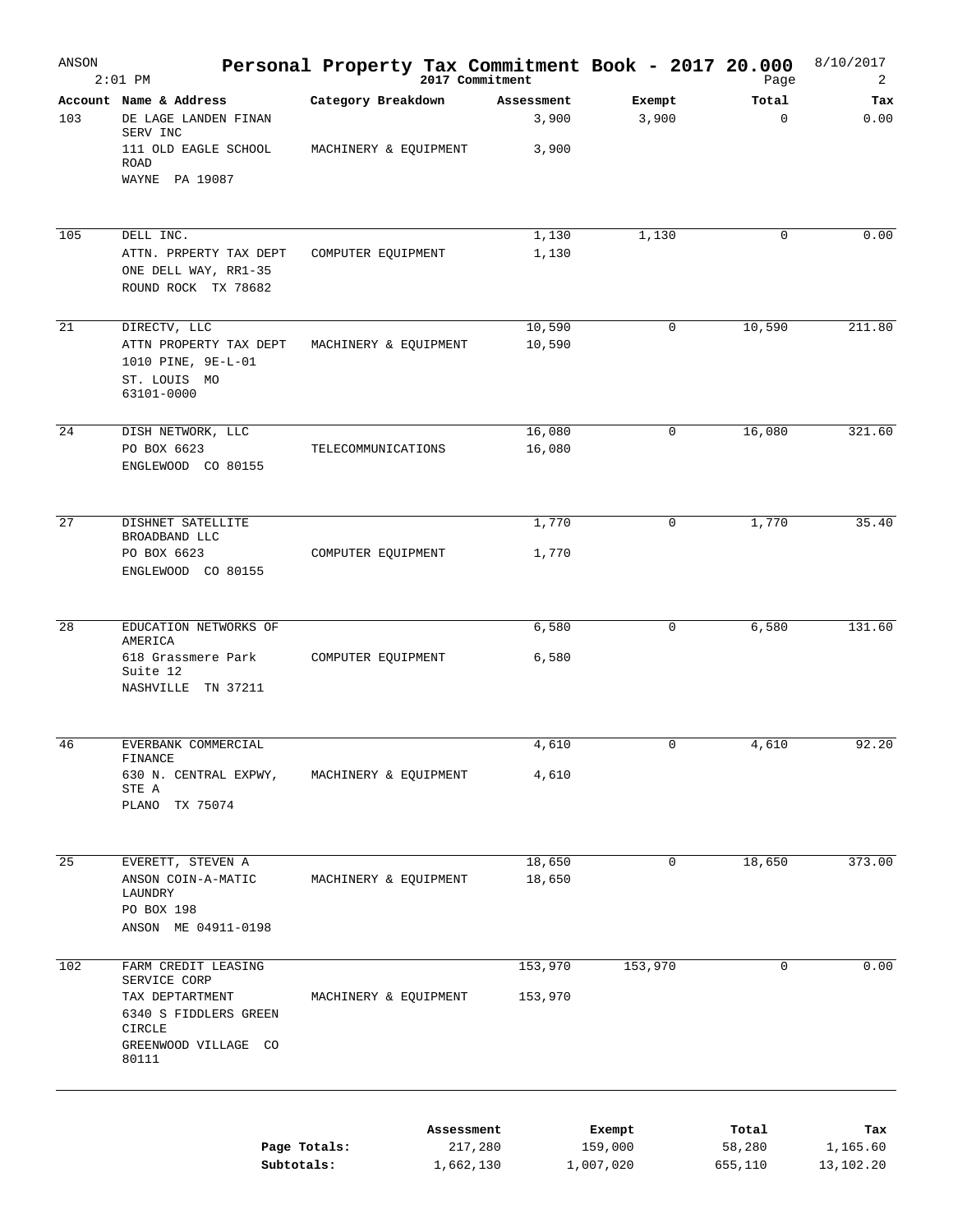| ANSON | $2:01$ PM                                                                                                     |                                               |            | Personal Property Tax Commitment Book - 2017 20.000<br>2017 Commitment |                                | Page                            | 8/10/2017<br>3                   |
|-------|---------------------------------------------------------------------------------------------------------------|-----------------------------------------------|------------|------------------------------------------------------------------------|--------------------------------|---------------------------------|----------------------------------|
|       | Account Name & Address                                                                                        | Category Breakdown                            |            | Assessment                                                             | Exempt                         | Total                           | Tax                              |
| 107   | FLEETMATICS USA, LLC                                                                                          |                                               |            | 1,910                                                                  | $\mathbf 0$                    | 1,910                           | 38.20                            |
|       | P.O. BOX 2749<br>ADDISON TX 75001                                                                             | COMPUTER EQUIPMENT                            |            | 1,910                                                                  |                                |                                 |                                  |
| 92    | GRAYHAWK LEASING, LLC                                                                                         |                                               |            | 8,210                                                                  | $\mathbf 0$                    | 8,210                           | 164.20                           |
|       | ATTN: TAX DEPT. 3A-300<br>PO BOX 660937<br>DALLAS TX 75266-0937                                               | MACHINERY & EQUIPMENT                         |            | 8,210                                                                  |                                |                                 |                                  |
| 31    | HUGHES NETWORK SYSTEMS,                                                                                       |                                               |            | 3,300                                                                  | $\mathbf 0$                    | 3,300                           | 66.00                            |
|       | <b>LLC</b><br>C/O RYAN TAX COMPLIANCE MACHINERY & EQUIPMENT<br>SVCS, LLC<br>PO BOX 460049<br>HOUSTON TX 77056 |                                               |            | 3,300                                                                  |                                |                                 |                                  |
| 32    | JEWELL, DAVID E &<br>CHRISTINE A                                                                              |                                               |            | 5,500                                                                  | $\mathbf 0$                    | 5,500                           | 110.00                           |
|       | AMY LYNN'S FAST FOOD<br>19 JOHN ST<br>MADISON ME 04950-0000                                                   | MACHINERY & EQUIPMENT                         |            | 5,500                                                                  |                                |                                 |                                  |
| 33    | JORDAN COLLISION                                                                                              |                                               |            | 5,370                                                                  | 0                              | 5,370                           | 107.40                           |
|       | REPAIR, INC<br>C/O MARK JORDAN<br>PO BOX 308<br>ANSON ME 04911-0308                                           | MACHINERY & EQUIPMENT                         |            | 5,370                                                                  |                                |                                 |                                  |
| 55    | KNIGHTS, NORA                                                                                                 |                                               |            | 1,540                                                                  | 0                              | 1,540                           | 30.80                            |
|       | PO BOX 402<br>ANSON ME 04911-0402                                                                             | MACHINERY & EQUIPMENT                         |            | 1,540                                                                  |                                |                                 |                                  |
|       | 55 MAIN ST                                                                                                    |                                               |            |                                                                        |                                |                                 |                                  |
| 35    | LLOYD, MERLE L & SONS                                                                                         |                                               |            | 408,550                                                                | 210,000                        | 198,550                         | 3,971.00                         |
|       | PO BOX 421<br>ANSON ME 04911-0421                                                                             | FURNITURE & FIXTURES<br>MACHINERY & EQUIPMENT |            | 2,500<br>406,050                                                       |                                |                                 |                                  |
| 36    | LUCE, ARNOLD                                                                                                  |                                               |            | 7,500                                                                  | 0                              | 7,500                           | 150.00                           |
|       | 54 SUGAR MAPLE DR<br>ANSON ME 04911-0000                                                                      | MACHINERY & EQUIPMENT                         |            | 7,500                                                                  |                                |                                 |                                  |
| 6     | LUCE, ARNOLD & ELAINE                                                                                         |                                               |            | 10,000                                                                 | 0                              | 10,000                          | 200.00                           |
|       | D/B/A LUCE'S MEATS<br>54 SUGAR MAPLE DR<br>ANSON ME 04911-0000                                                | MACHINERY & EQUIPMENT                         |            | 10,000                                                                 |                                |                                 |                                  |
| 38    | MADISON PAPER<br>INDUSTRIES<br>PO BOX 129                                                                     | MACHINERY & EQUIPMENT                         |            | 6,120,000<br>6,120,000                                                 | 0                              | 6,120,000                       | 122,400.00                       |
|       | MADISON ME 04950-0129<br>Page Totals:<br>Subtotals:                                                           |                                               | Assessment | 6,571,880<br>8,234,010                                                 | Exempt<br>210,000<br>1,217,020 | Total<br>6,361,880<br>7,016,990 | Tax<br>127, 237.60<br>140,339.80 |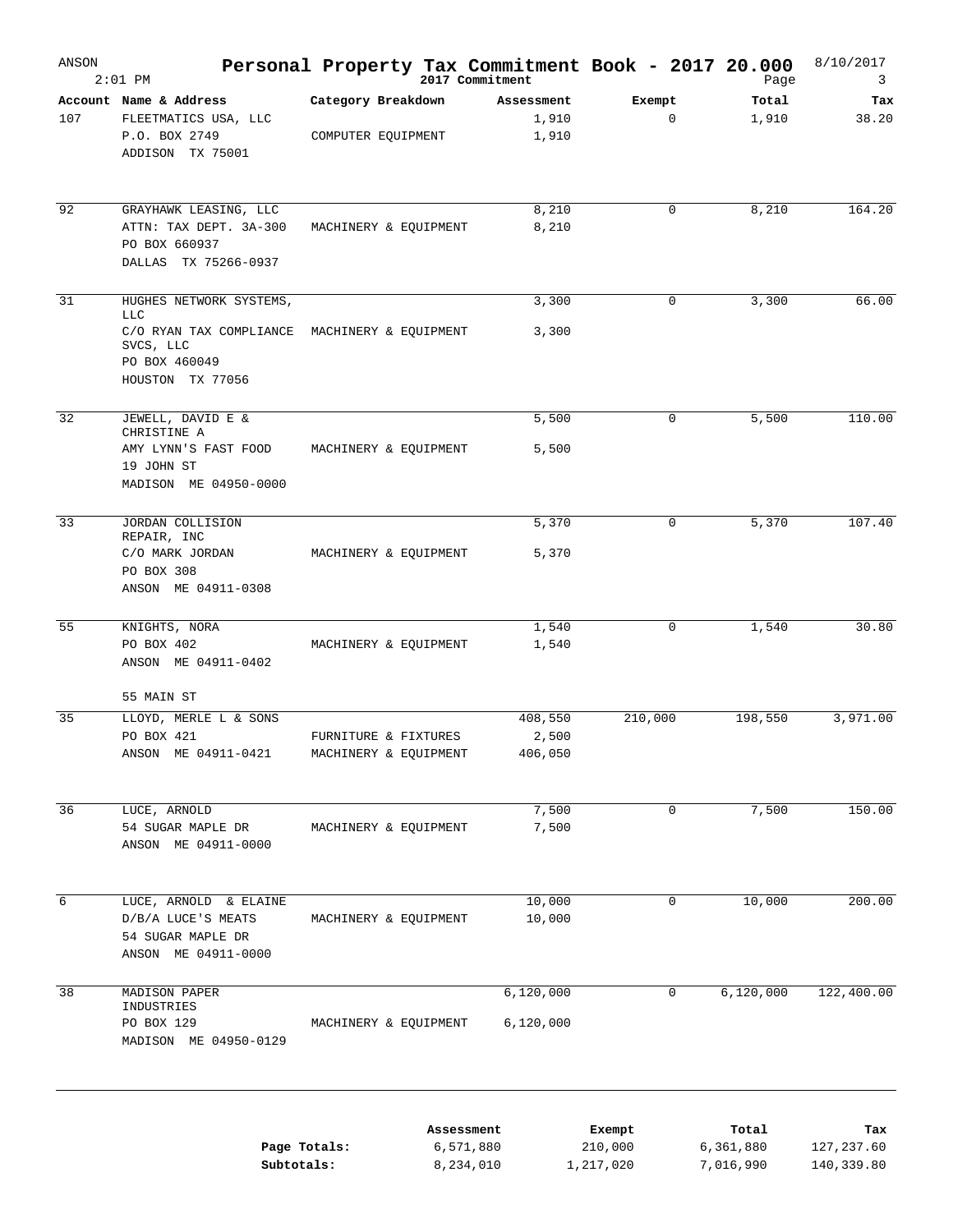| ANSON | $2:01$ PM                                                                     | Personal Property Tax Commitment Book - 2017 20.000 | 2017 Commitment        |                       | Page           | 8/10/2017<br>4 |
|-------|-------------------------------------------------------------------------------|-----------------------------------------------------|------------------------|-----------------------|----------------|----------------|
| 37    | Account Name & Address<br>MAINE FIBER COMPANY,<br>LLC                         | Category Breakdown                                  | Assessment<br>4,700    | Exempt<br>$\mathbf 0$ | Total<br>4,700 | Tax<br>94.00   |
|       | 482 CONGRESS ST SUITE<br>100<br>PORTLAND ME 04101                             | MACHINERY & EQUIPMENT                               | 4,700                  |                       |                |                |
| 39    | MANZER, BRUCE A, INC<br>32 BARTON HILL RD<br>ANSON ME 04911-0000              | MACHINERY & EQUIPMENT                               | 3,634,630<br>3,634,630 | 3,461,330             | 173,300        | 3,466.00       |
| 40    | MANZER, CHARLES A<br>119 QUINCY WOOD RD<br>ANSON ME 04911-0000                | MACHINERY & EQUIPMENT                               | 1,500<br>1,500         | $\mathbf 0$           | 1,500          | 30.00          |
| 41    | MATTINGLY PRODUCTS<br>COMPANY<br>PO BOX 105<br>NORTH ANSON ME<br>04958-0105   | MACHINERY & EQUIPMENT                               | 860,600<br>860,600     | 175,600               | 685,000        | 13,700.00      |
|       | 25 SOLON RD                                                                   |                                                     |                        |                       |                |                |
| 42    | MAYO, RICHARD, SR., &<br>GLORIA<br>PO BOX 435<br>NORTH ANSON ME<br>04958-0435 | MACHINERY & EQUIPMENT                               | 4,600<br>4,600         | 0                     | 4,600          | 92.00          |
| 43    | MD CONSTRUCTION<br>MURRAY/DAIGLE<br>PO BOX 284<br>MADISON ME 04950-0284       | MACHINERY & EQUIPMENT                               | 1,400<br>1,400         | 0                     | 1,400          | 28.00          |
| 45    | MELLOWS, HENRY R &<br>SHIRLEY A<br>209 PEASE HILL RD<br>ANSON ME 04911-0000   | MACHINERY & EQUIPMENT                               | 12,850<br>12,850       | $\mathbf 0$           | 12,850         | 257.00         |
| 50    | MOORE, WILLIAM L &<br>HELEN A<br>302 WEST MILLS RD<br>ANSON ME 04911-0000     | MACHINERY & EQUIPMENT                               | 50,000<br>50,000       | 0                     | 50,000         | 1,000.00       |
| 52    | NELSON, BRETT<br>562 HORSEBACK RD<br>ANSON ME 04911-0000                      | MACHINERY & EQUIPMENT                               | 4,250<br>4,250         | 0                     | 4,250          | 85.00          |

|              | Assessment | Exempt    | Total     | Tax        |
|--------------|------------|-----------|-----------|------------|
| Page Totals: | 4,574,530  | 3,636,930 | 937,600   | 18,752.00  |
| Subtotals:   | 12,808,540 | 4,853,950 | 7,954,590 | 159,091.80 |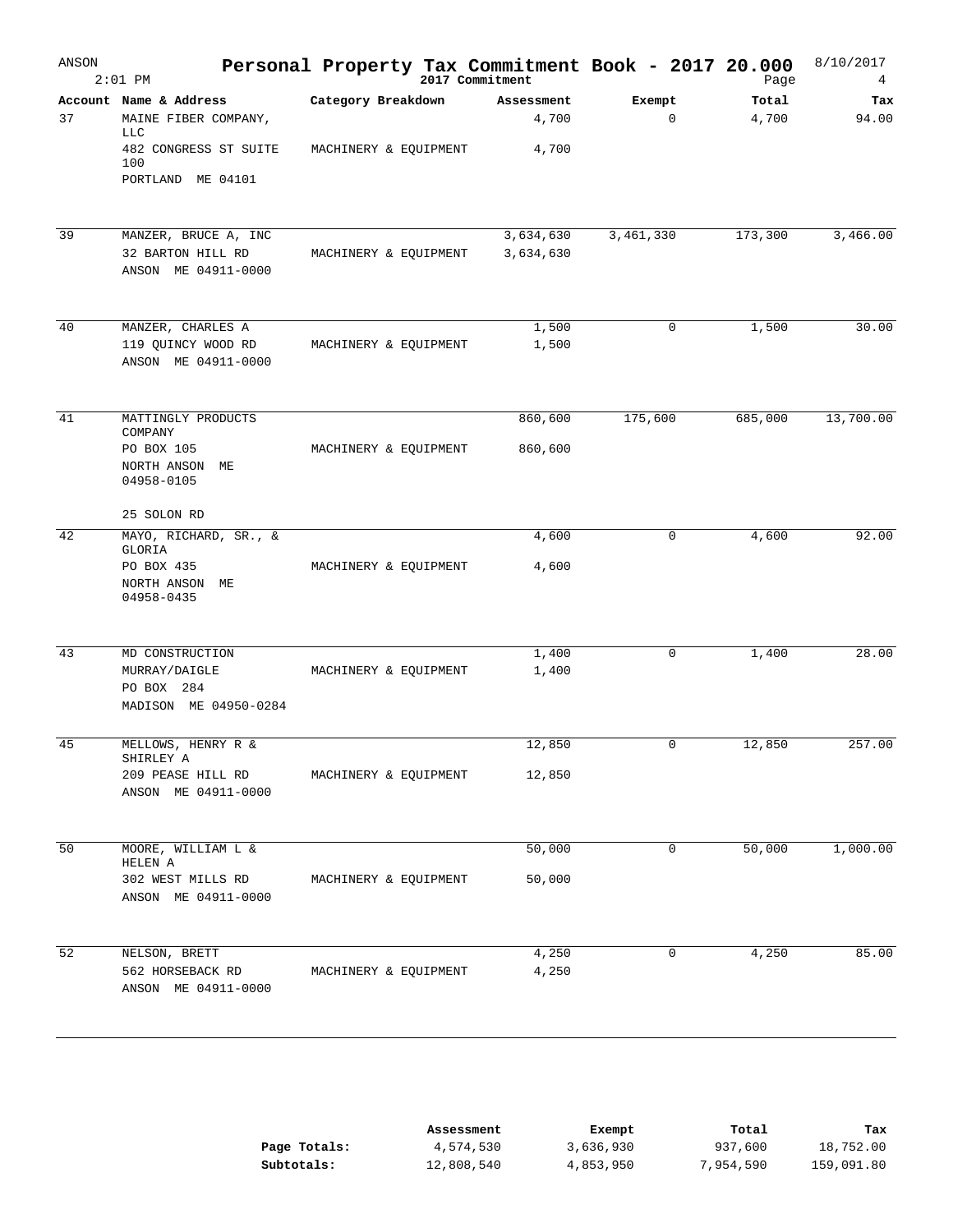| ANSON | $2:01$ PM                                                                                                   | Personal Property Tax Commitment Book - 2017 20.000 | 2017 Commitment |                              |        |             | Page           | 8/10/2017<br>5 |
|-------|-------------------------------------------------------------------------------------------------------------|-----------------------------------------------------|-----------------|------------------------------|--------|-------------|----------------|----------------|
| 53    | Account Name & Address<br>NELSON, BYRON E<br>PO BOX 178<br>MADISON ME 04950-0178                            | Category Breakdown<br>MACHINERY & EQUIPMENT         |                 | Assessment<br>5,000<br>5,000 | Exempt | $\mathbf 0$ | Total<br>5,000 | Tax<br>100.00  |
| 57    | NORTH ANSON ELECTRIC<br>TURNER, GERALD H<br>PO BOX 35<br>NORTH ANSON ME                                     | FURNITURE & FIXTURES<br>MACHINERY & EQUIPMENT       |                 | 1,300<br>130<br>1,170        |        | 0           | 1,300          | 26.00          |
| 58    | 04958-0035<br>NORTH ANSON HOUSING                                                                           |                                                     |                 | 4,060                        |        | 0           | 4,060          | 81.20          |
|       | ASSOC<br>CLEM BEGIN<br>62 WEST KINGFIELD RD<br>KINGFIELD ME<br>04947-0000                                   | FURNITURE & FIXTURES                                |                 | 4,060                        |        |             |                |                |
| 56    | NORTH ANSON LAUNDROMAT<br>C/O VALARIE PINKHAM<br>131 SMITH RD<br>ANSON ME 04911-0000                        | MACHINERY & EQUIPMENT                               |                 | 10,750<br>10,750             |        | 0           | 10,750         | 215.00         |
| 59    | NORTH ANSON MACHINE CO<br>EDWIN HATHEWAY<br>PO BOX 306<br>NORTH ANSON ME<br>04958-0306                      | MACHINERY & EQUIPMENT                               |                 | 6,930<br>6,930               |        | 0           | 6,930          | 138.60         |
| 90    | NORTHERN LEASING<br>SYSTEMS, INC.<br>ATTN: TAX DEPT.<br>7303 SE LAKE ROAD<br>PORTLAND OR 97267              | FURNITURE & FIXTURES                                |                 | 1,200<br>1,200               |        | $\mathbf 0$ | 1,200          | 24.00          |
| 106   | NORTRAX, INC<br>4042 PARK OAKS BLVD.<br>#200<br>TAMPA FL 33610                                              | MACHINERY & EQUIPMENT                               |                 | 41,760<br>41,760             | 41,760 |             | 0              | 0.00           |
| 30    | PINKHAM, SAMUEL &<br>VALARIE<br>D/B/A PINKHAM'S ELM<br>STREET MARKET<br>131 SMITH RD<br>ANSON ME 04911-0000 | MACHINERY & EQUIPMENT                               |                 | 7,150<br>7,150               |        | $\mathbf 0$ | 7,150          | 143.00         |
| 101   | PROG LEASING, LLC<br>PO BOX 2437<br>SMYRNA GA 30081-2437                                                    | FURNITURE & FIXTURES<br>COMPUTER EQUIPMENT          |                 | 3,320<br>2,720<br>600        |        | 0           | 3,320          | 66.40          |

|              | Assessment | Exempt    | Total     | Tax        |
|--------------|------------|-----------|-----------|------------|
| Page Totals: | 81,470     | 41,760    | 39,710    | 794.20     |
| Subtotals:   | 12,890,010 | 4,895,710 | 7,994,300 | 159,886.00 |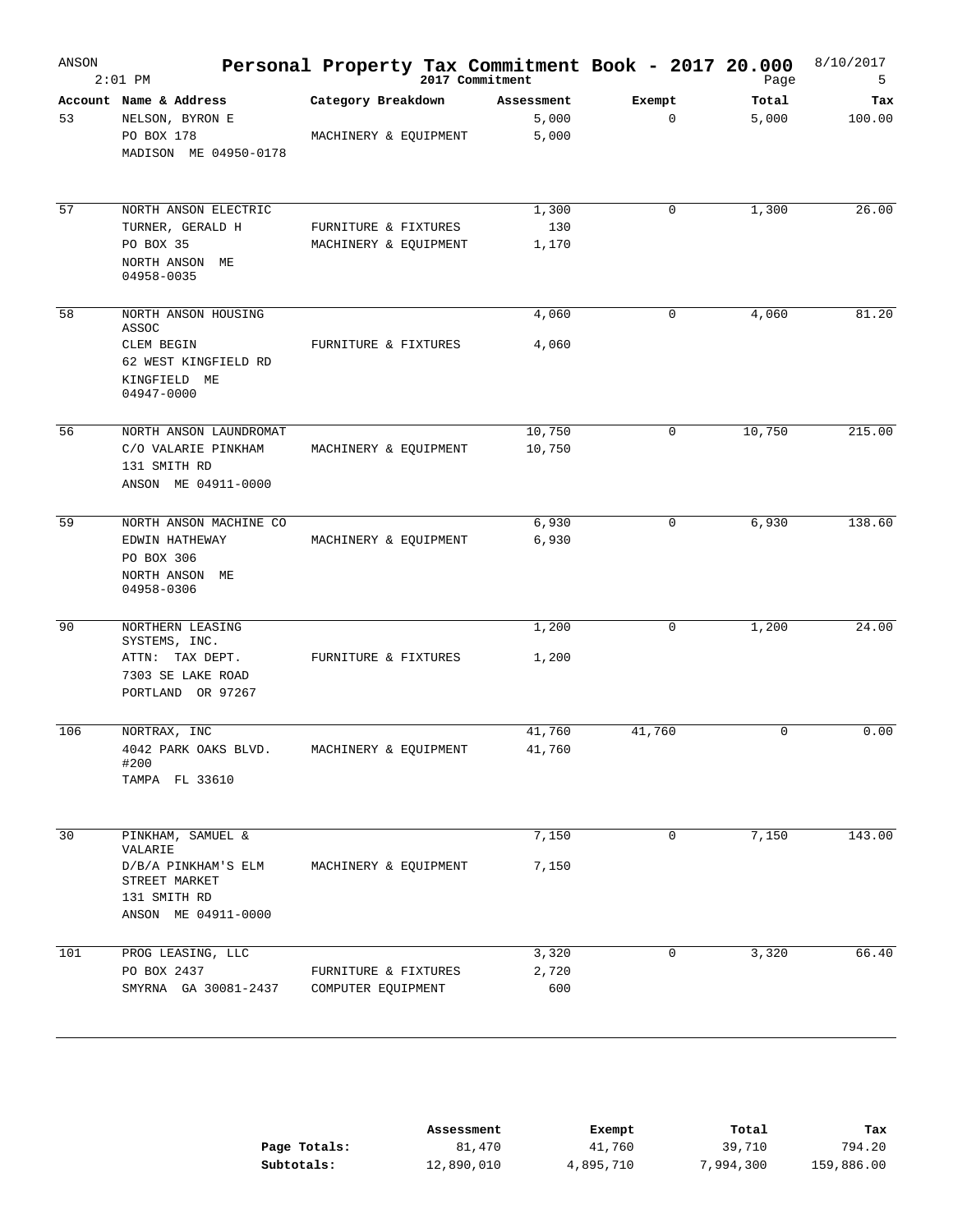| ANSON | $2:01$ PM                                                                                                                                |                                          | Personal Property Tax Commitment Book - 2017 20.000<br>2017 Commitment |                              | Page                            | 8/10/2017<br>6                   |
|-------|------------------------------------------------------------------------------------------------------------------------------------------|------------------------------------------|------------------------------------------------------------------------|------------------------------|---------------------------------|----------------------------------|
| 69    | Account Name & Address<br>SCIENTIFIC GAMES INT'L,<br>INC<br>C/O RYAN, LLC<br>PO BOX 4900 - DEPT 315<br>SCOTTSDALE AZ<br>85261-4900       | Category Breakdown<br>COMPUTER EQUIPMENT | Assessment<br>1,460<br>1,460                                           | Exempt<br>0                  | Total<br>1,460                  | Tax<br>29.20                     |
| 74    | SOMERSET TELEPHONE CO.<br>525 JUNCTION RD<br>MADISON WI 53717-0000                                                                       | MACHINERY & EQUIPMENT                    | 373,800<br>373,800                                                     | 0                            | 373,800                         | 7,476.00                         |
| 73    | SPOONER, DEREK<br>418 RIVER RD<br>NORTH ANSON ME<br>04958-0000                                                                           | MACHINERY & EQUIPMENT                    | 16,580<br>16,580                                                       | 0                            | 16,580                          | 331.60                           |
| 100   | THE COCA-COLA COMPANY<br>ATTN: PROPERTY TAX DEPT<br>PO BOX 4440<br>BRANDON FL 33509-4440                                                 | MACHINERY & EQUIPMENT                    | 13,340<br>13,340                                                       | 0                            | 13,340                          | 266.80                           |
| 67    | TIME WARNER CABLE<br>INTERNET LLC<br>C/O TIME WARNER CABLE<br>TAX DEPT<br>PO BOX 7467<br>CHARLOTTE NC<br>28241-7467                      | MACHINERY & EQUIPMENT                    | 93,600<br>93,600                                                       | 0                            | 93,600                          | 1,872.00                         |
| 26    | TIME WARNER CABLE<br>NORTHEAST LLC<br>ATTN: PROPERTY TAX<br>DEPT<br>PO BOX 7467<br>CHARLOTTE NC<br>28241-7467<br>272 CAMPGROUND RD       | MACHINERY & EQUIPMENT                    | 951,900<br>951,900                                                     | 0                            | 951,900                         | 19,038.00                        |
| 75    | US BANK NATIONAL<br>ASSOCIATION<br>1310 MADRID STREET<br>MARSHALL MN 56258                                                               | MACHINERY & EQUIPMENT                    | 6,780<br>6,780                                                         | 6,780                        | 0                               | 0.00                             |
| 68    | VARNEY INSURANCE SOUTH,<br><b>LLC</b><br>32 OAK ST<br>BANGOR ME 04401                                                                    | FURNITURE & FIXTURES                     | 4,870<br>4,870                                                         | 0                            | 4,870                           | 97.40                            |
| 99    | 63 MAIN ST<br>VERIZON WIRELESS<br>PERSONAL PROPERTY TAX<br>DEPT.<br>PO BOX 635<br>BASKING RIDGE<br>ΝJ<br>07920-0635<br>440 CAMPGROUND RD | MACHINERY & EQUIPMENT                    | 7,760<br>7,760                                                         | 0                            | 7,760                           | 155.20                           |
|       | Page Totals:<br>Subtotals:                                                                                                               |                                          | Assessment<br>1,470,090<br>14,360,100                                  | Exempt<br>6,780<br>4,902,490 | Total<br>1,463,310<br>9,457,610 | Tax<br>29,266.20<br>189, 152. 20 |